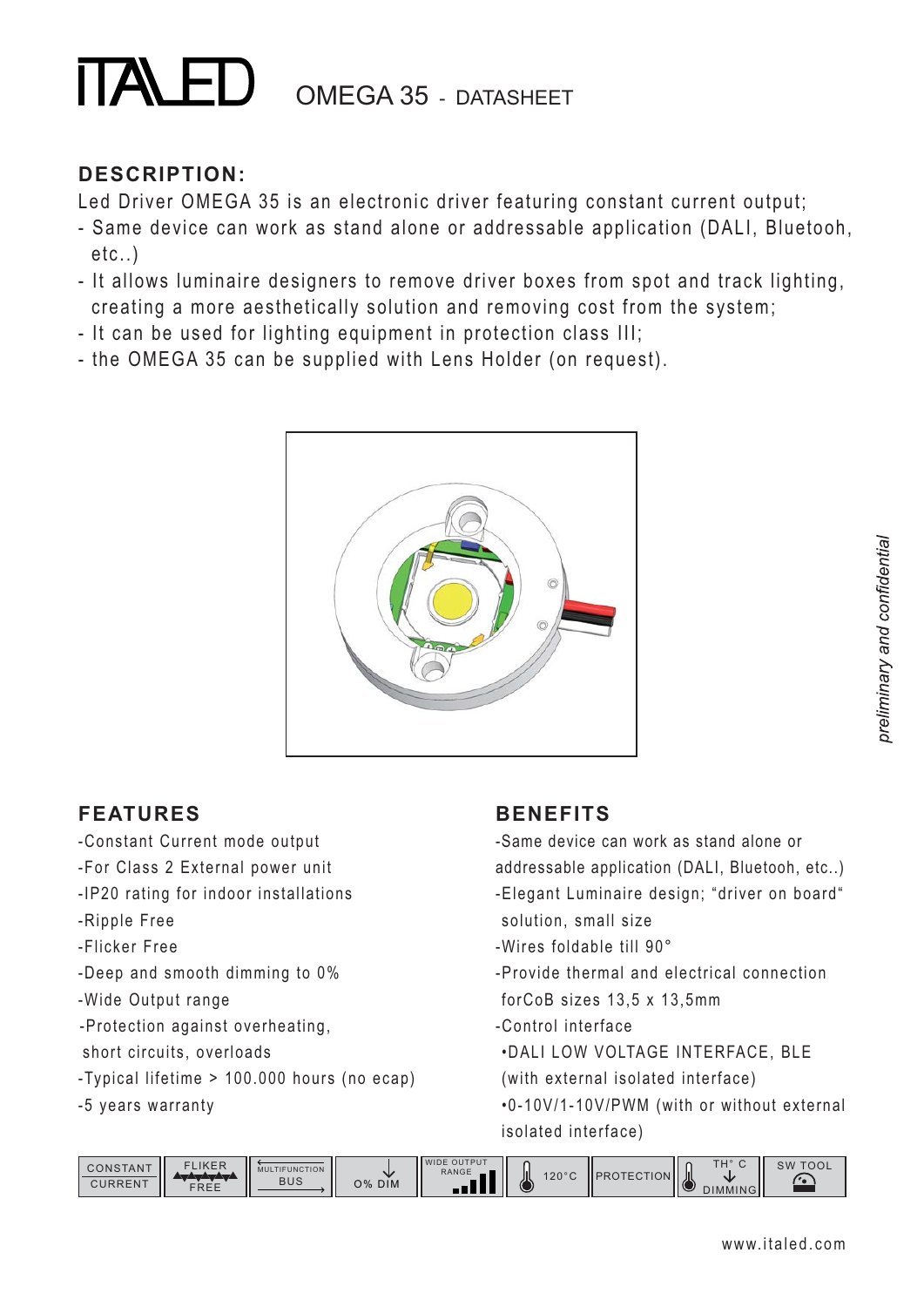# **TALED** OMEGA 35 - DATASHEET

#### **TYPICAL APPLICATION**

Led Driver OMEGA 35 incorporates a DC-DC driver into the holder for a constant current to CoBs, spot, track and ceiling lighting.

## **TECHNICAL SPECIFICATION**

| Vin voltage range             | 48V ±5%<br>SELV and US NEC class 2: Isolated output                                                                                                                  |
|-------------------------------|----------------------------------------------------------------------------------------------------------------------------------------------------------------------|
| Maximum Input Voltage         | 55V (not recommended)                                                                                                                                                |
| Efficency                     | > 90% @ full load                                                                                                                                                    |
| <b>Output Current</b>         | $5 mA - 500 mA$                                                                                                                                                      |
| <b>Output Power</b>           | $0 \div 18W$                                                                                                                                                         |
| Output current tolerance      | ±5% including temperature variations                                                                                                                                 |
| Dim to Off                    | Yes                                                                                                                                                                  |
| Minimum dim level             | 1% of maximum output                                                                                                                                                 |
| Dimming Curve                 | Linear/logarithmic                                                                                                                                                   |
| Dimensions                    | D: 35mm; 6mm Height (Basic Version)                                                                                                                                  |
| <b>Mechanical Connection</b>  | Mounting screws: EU M3x12 UNI7; USA ANSI B18.6.7M687                                                                                                                 |
| <b>Electrical Connections</b> | 3 Wires: RED V+, BLACK V-/COM, GREY BUS                                                                                                                              |
| Max tc point temperature      | $120^{\circ}$ C                                                                                                                                                      |
| CoB size                      | 13,5 x 13,5                                                                                                                                                          |
| Standard                      | Safety: UL 8750 - UL 8754 - EN 61347-1 - EN 61347-2-13 EN60838-2-2<br>EMC: EN 55015 FCC part 15                                                                      |
| Develed Suite                 | Tool SW for programming and configuration:                                                                                                                           |
|                               | • Setting every constant lout value within Nominal Range;                                                                                                            |
|                               | • Setting thermal threshold for safety dimming;                                                                                                                      |
|                               | • Setting linear or logarithmic Dimming curve;                                                                                                                       |
|                               | • Setting current modulation mode (example full analogic mode)                                                                                                       |
|                               | • Enable special algorithm: CLO led temperature protection, etc;                                                                                                     |
|                               | It is possible to create and download custom configuration profile                                                                                                   |
|                               | • Reading diagnostic information from connected Led Driver: FW version,<br>temperature, over temperature events, over temperature events count, failures, life time. |
|                               | • Firmware upgrade                                                                                                                                                   |
|                               | • Setting fade time                                                                                                                                                  |
|                               |                                                                                                                                                                      |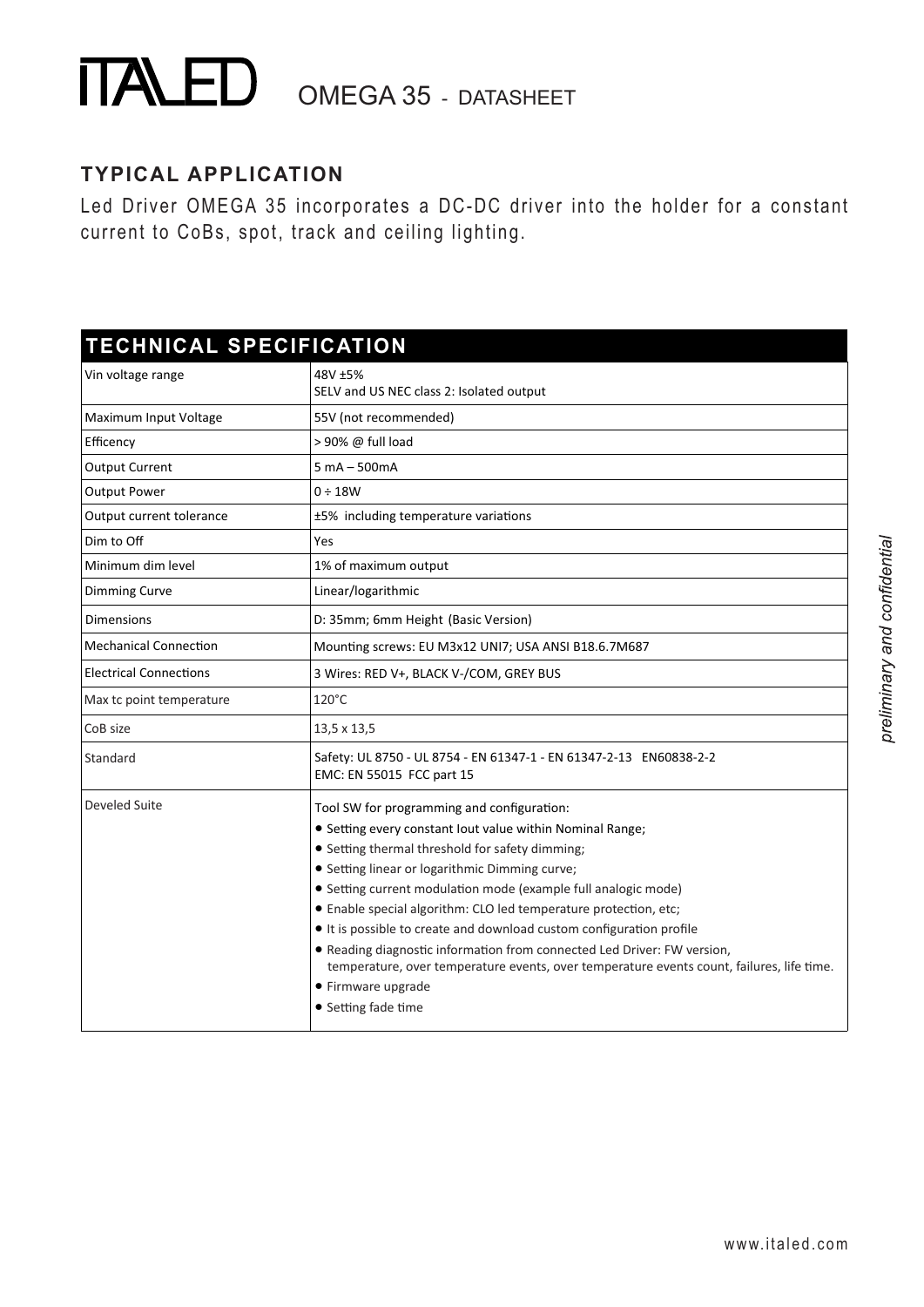# OMEGA 35 - DATASHEET

#### **0-10V/1-10V/PWM/PUSH-DIM BUILT IN SOLUTION:**

- Led Driver OMEGA 35 built in lamp with potentiometer or push DIM.
- Every Led Driver OMEGA 35 has an indipendent regulation.



#### **0-10V/1-10V/PWM/PUSH-DIM ISOLATED ARCHITECTURE:**

-Throw controller, it is possible send broadcast command to Led Driver OMEGA 35

-Every Led Driver OMEGA 35 executes the same command.



#### **DALI ARCHITECTURE**

-DALI STANDARD protocol.

-Throw controller, it is possible manage every single Led Driver OMEGA 35 as an indipendent address.



### **BLUETOOTH ARCHITECTURE**

Throw controller, it is possible manage every single Led Driver OMEGA 35 as an indipendent address.